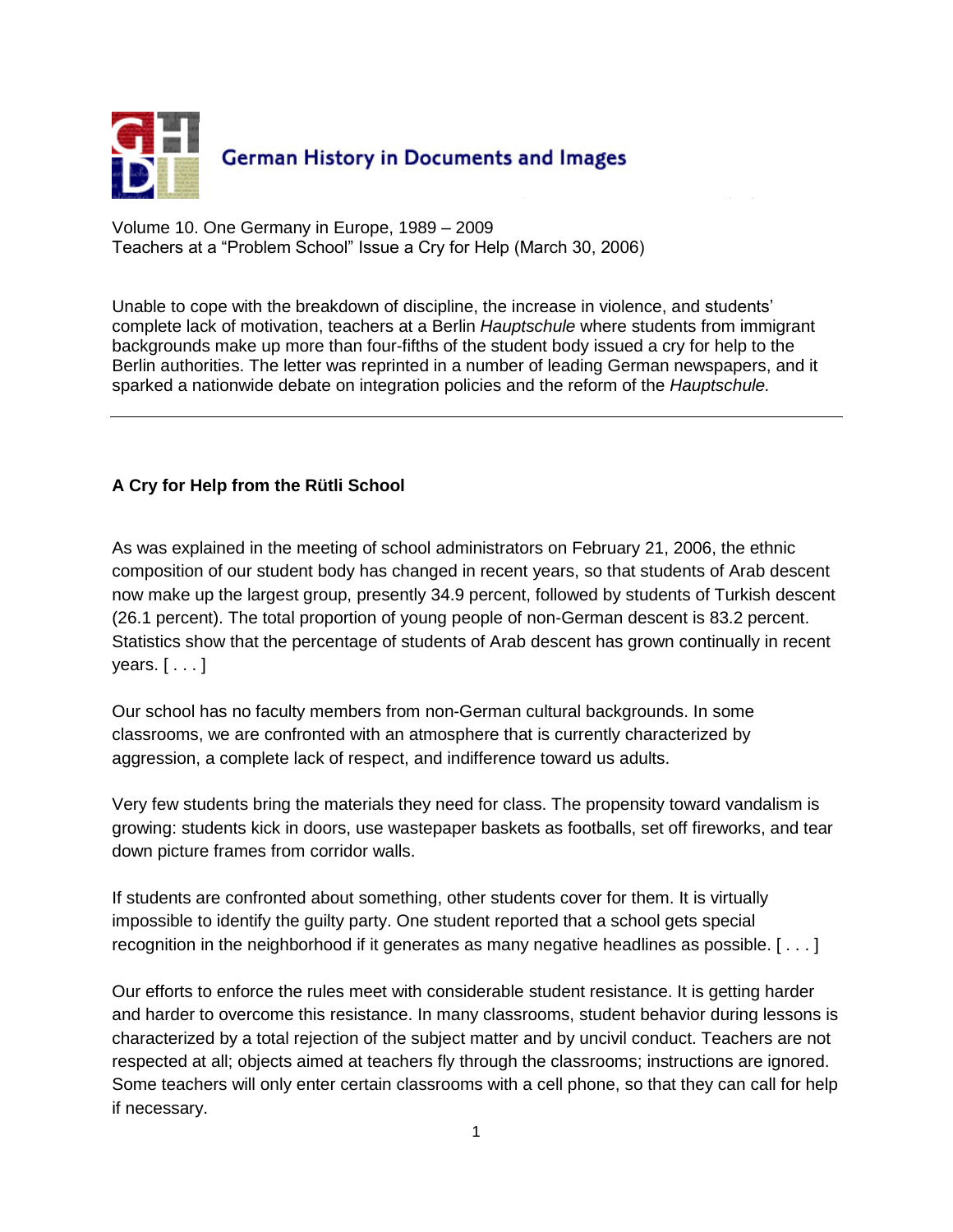As a result, teachers are exhausted and at the end of their rope. The sick-leave rate is correspondingly high. In the first semester of the 2005-06 school year, teachers called in sick more often than students. [ . . . ] Some colleagues have been submitting transfer applications for years, but their requests aren't being granted because no substitutes are available.

Up to now we have received little support from parents in our efforts to enforce rules and regulations. Appointments aren't kept and telephone calls don't work because of language problems.

## We are desperate

Through the neighborhood management office, we applied for two social workers of Turkish and Arab descent, primarily to facilitate conversations with parents. But this measure alone will not de-escalate the situation.

The principal has been out sick since the beginning of the school year (2005-06) and will be going into early retirement. An expanded school administration, comprised of four teachers, ran the school until December 2005, at which point an acting principal was appointed from within the group.

Considering the development of our school over the past few years, we must concede that the vocation-oriented secondary school [*Hauptschule*] has reached a dead end, and there is no turning back anymore. What is the sense of a school that gathers together all of the students who have been given no chance, either by their parents or the economy, to meaningfully shape their lives?

In most families, our students are the only ones who get out of bed in the morning. How can we explain to them that it is still important for them to come to school and finish their schooling and receive a diploma? The students are usually preoccupied with procuring the newest cell phone, choosing outfits that won't get them laughed at and that will help them fit in. For them, school is the stage upon which they carry out their struggle for recognition.

Repeat offenders become the role model. School provides no positive role models for the students. They are trapped among themselves and never have a chance to get to know other young people who live differently. The *Hauptschule* isolates them. They feel singled out and conduct themselves accordingly. For this reason, any sort of help for our school can only make the present situation more bearable. In the longer term, the *Hauptschule* in its present form needs to be eliminated in favor of a new type of school with a totally new configuration.

In the short term, we need to expand the faculty to bring calm and order into the everyday school routine, which – as mentioned above – is characterized by cancelled classes and substitute teachers. [...]